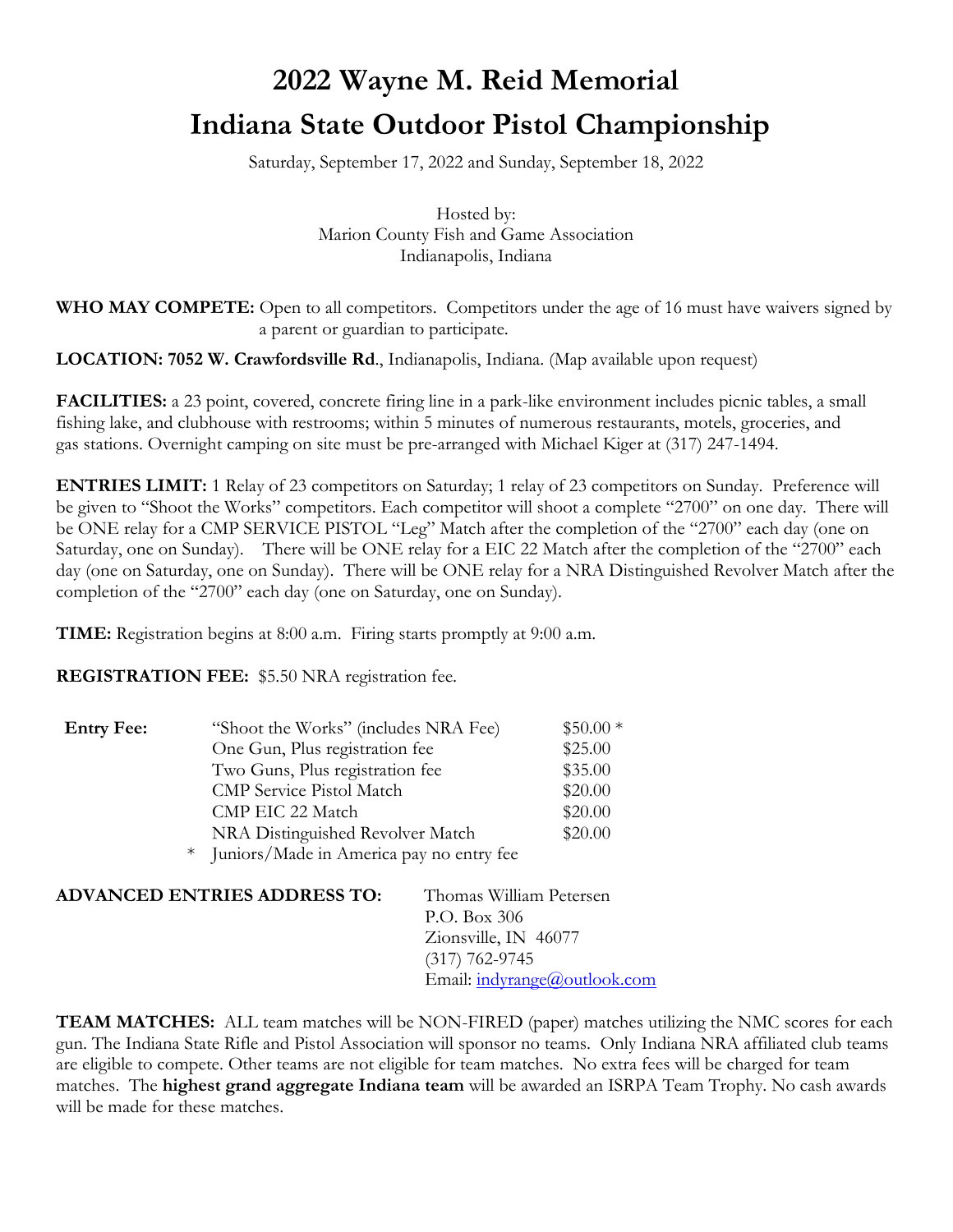## **SCORING OF CHALLENGED SHOTS AND SHOTS OF QUESTIONABLE VALUE:** The plug type

scoring gauge will be restricted to use by range personnel only.

**NOTE**: NRA rules will be used. Challenge fee is \$2.00. If challenge is sustained, fee will be refunded. Competitors will be classified according to the current NRA classification system**. Card or temporary score book must be**  shown. Competitors will score another competitor's targets. Competitors will change and repair their own targets. Staple guns will NOT be provided. Entries in aggregate matches will close when the first match of that aggregate is fired. **EYE AND EAR PROTECTION IS REQUIRED, AND NOT PROVIDED**. Targets B6 and B8 will be used.

**Classification:** Competitors will not be divided into categories. High Masters and Masters will shoot for open awards only if less than 5 enter. Unclassified shooters will shoot in their own class if 5 or more enter. If fewer than 5 enter, they will shoot with Masters. Classes with less than 5 competitors will be combined with the next higher class. Match winner will not be eligible for class awards in the same event.

#### **Course of Fire:**

Match #1 - .22 Slow Fire (20 shots) Match #17 - .22 Team Match (NMC) Match #3 - .22 Timed Fire (20 shots) #19 - .45 Team Match (NMC) Match Match #4 - .22 Rapid Fire (20 shots) #20 - Team Aggregate Matches #6 - 10, same as 1-5, caliber is Centerfire Match #101 – CMP "Leg" Match Matches #11 - 15, same as 1-5, caliber is .45 Match #102 - .22 EIC Match

Match #2 - .22 National Match Course (30 shots) Match #18 - Centerfire Team Match (NMC) Match Match #5 - .22 Aggregate Match #21 - Col. Sanders Match (NMC Aggregate) Match #16 - Grand Aggregate Match #103 – NRA Distinguished Revolver Match

**AWARDS:** One Open winner per match, with class awards within classifications, open winner not eligible for class awards. Within classifications, one award per each 5 competitors. Classes combined upwards, if necessary, to make a class of at least 5 competitors, except shooters will not be combined with High Maters. If less than 5 High Masters, they will compete for Open award only. See table below for payout.

|             |                                            | Payout  |
|-------------|--------------------------------------------|---------|
| Matches     |                                            |         |
| $1 - 15$    | Winner                                     | \$6.00  |
|             | 1st in Class (min 5 competitors in class)  | \$5.00  |
|             | 2nd in Class (Min 10 competitors in class) | \$4.00  |
|             | 3rd in Class (min 15 competitors in class) | \$3.00  |
| Match<br>16 | Winner                                     | \$20.00 |
|             | 1st in Class (min 5 competitors in class)  | \$10.00 |
|             | 2nd in Class (Min 10 competitors in class) | \$5.00  |
|             | 3rd in Class (min 15 competitors in class) | \$3.00  |
|             |                                            |         |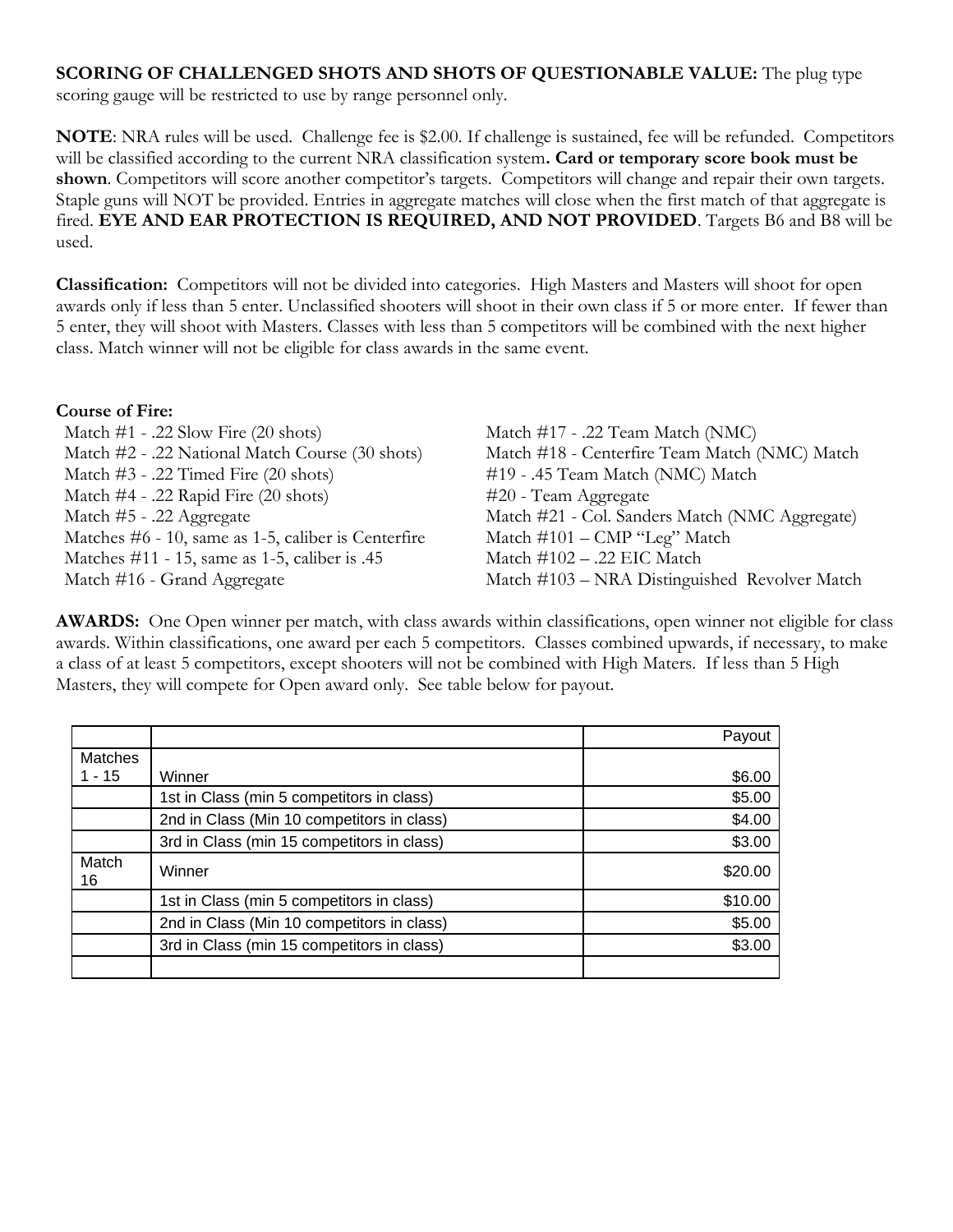# **CMP Service Pistol Match Match 101**

**WHO MAY COMPETE: (CMP 4.1)** - Any person who participates in CMP sanctioned competitions must comply with the eligibility requirements, regardless of whether he/she is a U.S. citizen. No person who has been convicted of a Federal or State felony or any violation of Section 922 of Title 18, U.S. Code, is eligible to participate in this event. **(CMP 4.2) –** Before an individual is permitted to participate in any CMP sanctioned competition, **the Sponsoring Club shall have ON FILE a notarized affidavit from that individual. ALL COMPETITORS WILL SIGN A WAIVER ON SITE TO COMPETE IN THIS MATCH. (CMP 4.4) –** CMP National Trophy and Excellence-in-Competition Matches are open to civilian and military competitors **16 years of age or older**. The CMP, or local sponsor, **may waive the age requirement** upon presentation of a sharpshooter classification or higher in NRA competition or other proof of the competitor's ability to handle a service pistol, or service rifle, safely and complete the match course of fire. **(CMP 4.5)** – Disabled shooters are eligible to compete in CMP sanctioned competitions. Special authorizations for physically disabled shooters that are approved by the DCM or issued by the NRA **in accordance with NRA Rules 13.1 and 13.2** will be accepted.

### **ENTRY FEE:** \$20.00 **AMMUNITION WILL NOT BE PROVIDED.**

**ENTRIES LIMIT:** Relay #1 of 23 competitors on Saturday and Relay #2 of 23 competitors on Sunday. Entry of distinguished competitors may be restricted if range capacity has been reached. Non-distinguished competitors will be given preference. All competitors must certify their eligibility to fire this match. No person may fire this match for practice purposes.

**DATE:** Relay#1 Saturday, SEPTEMBER 17, 2022, and Relay#2 Sunday, SEPTEMBER 18, 2022. This match will be fired immediately following the completion of the State Championship relay each day.

### **COURSE OF FIRE:**

1. **FIRST STAGE** 10 SHOTS SF @ 50 YDS (TARGET B6) 2. **SECOND STAGE** 10 SHOTS TF @ 25 YDS (TARGET B8) 3. **THIRD STAGE** 10 SHOTS RF @ 25 YDS (TARGET B8)

**ARMS:** 6.2 CMP Service Pistol Rules will apply. Only Service Pistols that comply with this rule may be used in National Trophy Pistol Matches and CMP-sanctioned Service Pistol Matches.

**AMMUNITION:** 6.5.2 Pistol Ammunition, Service Pistol. Service Pistol competitors may use any safe ammunition that is loaded with metal-jacketed bullets. Non-jacketed, wad-cutter or lead bullets may not be used.

**AWARDS:** Credit toward Distinguished designation. Excellence–in-Competition Badges will be provided by the CMP for those who qualify.

### **Indiana State Resident Match Winner: The John Hatfull Excellence in Competition Award**.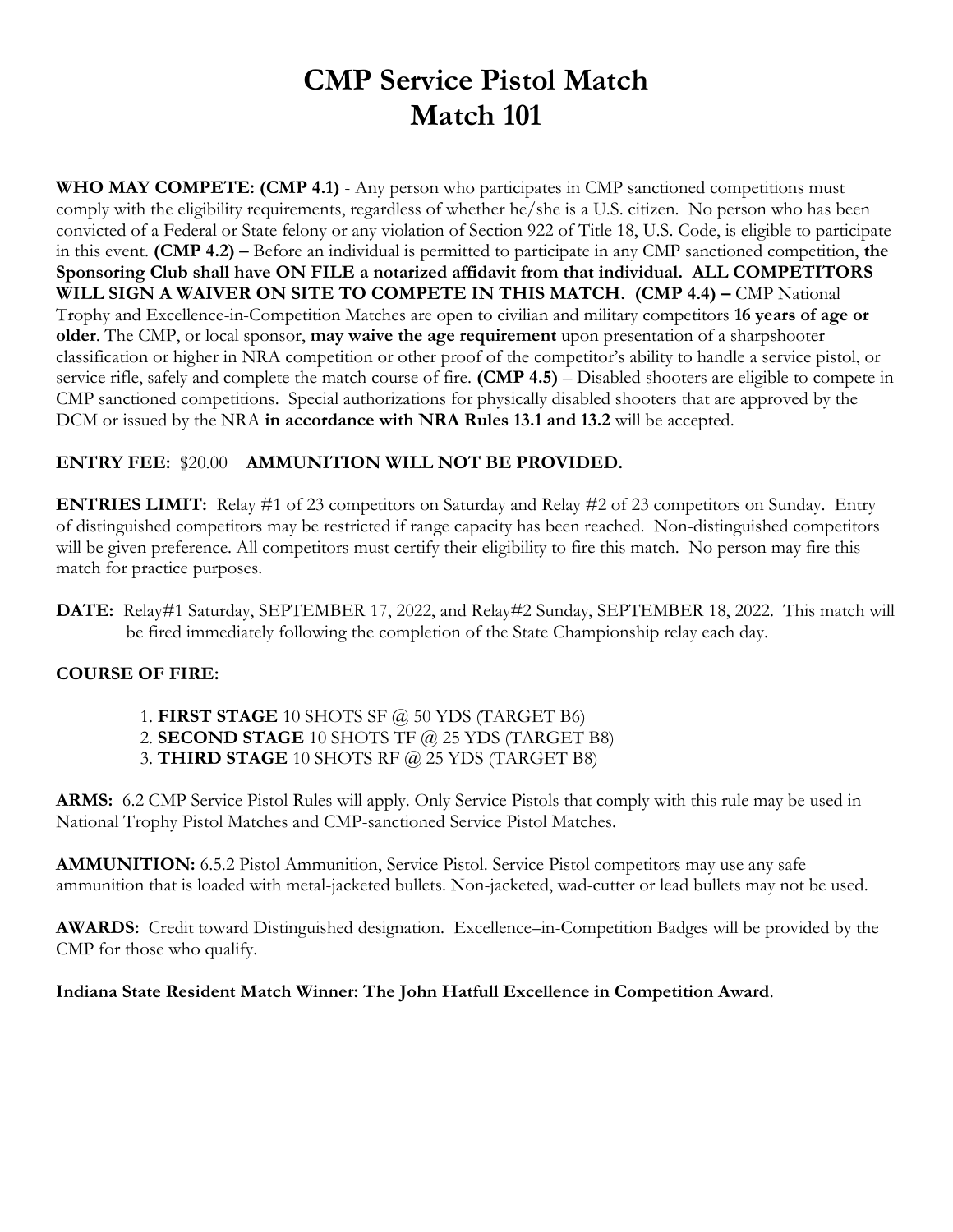# **CMP .22 Rimfire EIC Match 102**

**WHO MAY COMPETE: (CMP 4.1)** - Any person who participates in CMP sanctioned competitions must comply with the eligibility requirements, regardless of whether he/she is a U.S. citizen. No person who has been convicted of a Federal or State felony or any violation of Section 922 of Title 18, U.S. Code, is eligible to participate in this event. **(CMP 4.2) –** Before an individual is permitted to participate in any CMP sanctioned competition, **the Sponsoring Club shall have ON FILE a notarized affidavit from that individual. ALL COMPETITORS WILL SIGN A WAIVER ON SITE TO COMPETE IN THIS MATCH. (CMP 4.4) –** CMP National Trophy and Excellence-in-Competition Matches are open to civilian and military competitors **16 years of age or older**. The CMP, or local sponsor, **may waive the age requirement** upon presentation of a sharpshooter classification or higher in NRA competition or other proof of the competitor's ability to handle a service pistol, or service rifle, safely and complete the match course of fire. **(CMP 4.5)** – Disabled shooters are eligible to compete in CMP sanctioned competitions. Special authorizations for physically disabled shooters that are approved by the DCM or issued by the NRA **in accordance with NRA Rules 13.1 and 13.2** will be accepted.

### **ENTRY FEE:** \$20.00 **AMMUNITION WILL NOT BE PROVIDED.**

**ENTRIES LIMIT:** Relay #1 of 23 competitors on Saturday and Relay #2 of 23 competitors on Sunday. Entry of distinguished competitors may be restricted if range capacity has been reached. Non-distinguished competitors will be given preference. All competitors must certify their eligibility to fire this match. No person may fire this match for practice purposes.

**DATE:** Relay#1 Saturday, SEPTEMBER 17, 2022, and Relay#2 Sunday, SEPTEMBER 18, 2022. This match will be fired immediately following the completion of the State Championship relay each day.

### **COURSE OF FIRE:**

1. **FIRST STAGE** 10 SHOTS SF @ 50 YDS (TARGET B6) 2. **SECOND STAGE** 10 SHOTS TF @ 25 YDS (TARGET B8)

3. **THIRD STAGE** 10 SHOTS RF @ 25 YDS (TARGET B8)

**ARMS:** 6.3.1 Standard Smallbore Pistol, Caliber .22 Rimfire will apply. The Standard Smallbore Pistol may be fired in CMP-Sanctioned Rimfire EIC Matches and other CMP-sanctioned .22 Rimfire Pistol matches.

**AMMUNITION:** 6.5.2 Pistol Ammunition, Service Pistol. .22 Rimfire Pistol. Rimfire Pistol competitors may use only .22 cal. rimfire long rifle ammunition with bullets weighing not more than 40 grains.

**AWARDS:** Credit toward Distinguished designation. Excellence–in-Competition Badges will be provided by the CMP for those who qualify.